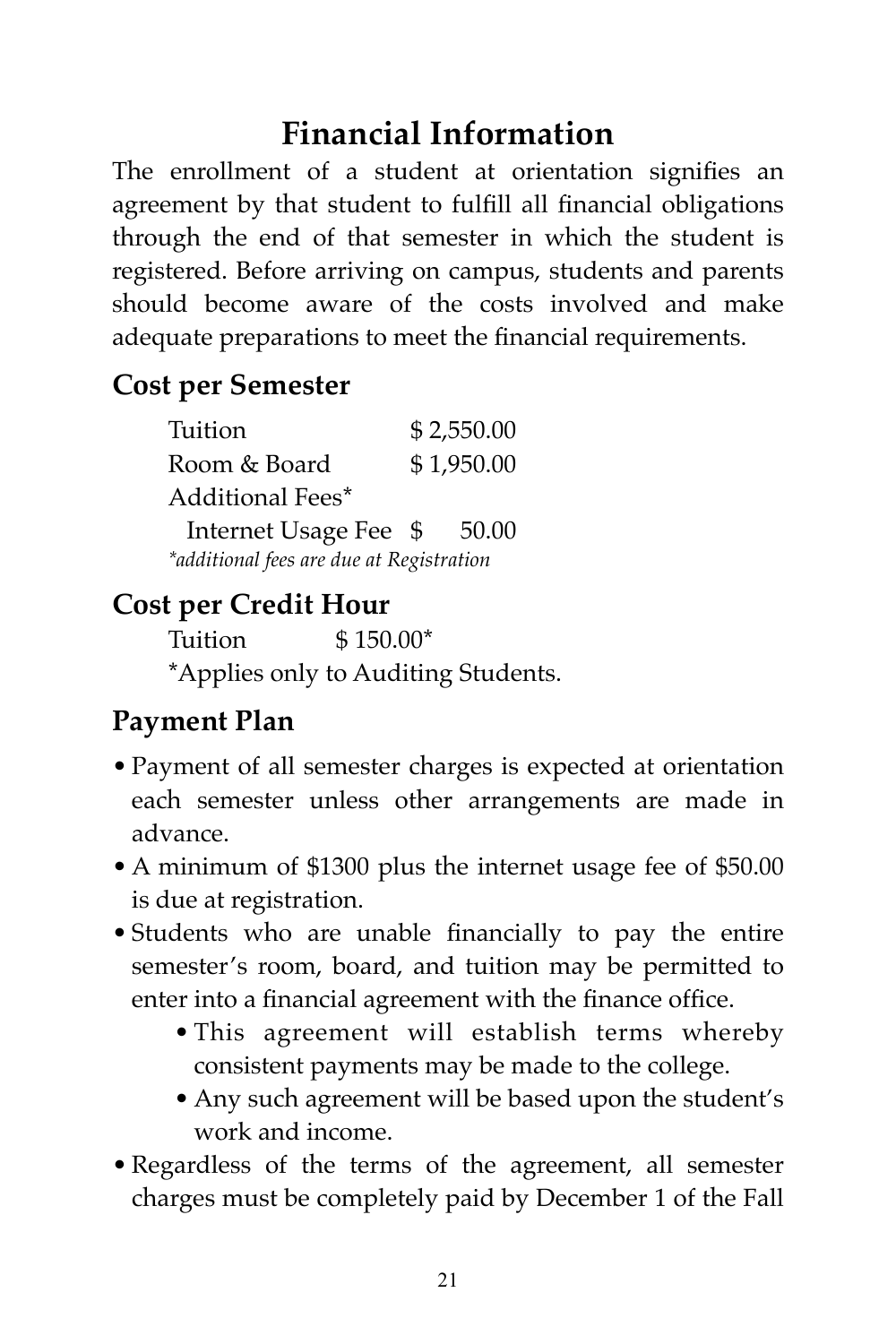semester and May 1 of the Spring semester of the college year.

- When a student has a financial agreement with the college, all installment payments must be paid within 5 days of the due date.
	- Failure to do so will result in the student being suspended from classes until the payment is made.
	- These absences are not excused and could adversely affect the student's academic record.
	- The college may also apply a late fee of 10% of the unpaid amount.
- Students will not be able to enroll in a new semester when their bill is not current.

#### **Financial Withdrawal Policy**

A student who withdraws from school after orientation week will owe all costs for the semester according to the following schedule:

| 1 - 7 days after the Friday of orientation week | <b>25%</b> |
|-------------------------------------------------|------------|
| 8 - 14 days after the Friday orientation week   | $50\%$     |
| 15 - 21 days after the Friday orientation week  | 75%        |
| 22 days after the Friday orientation week       | 100%       |

# **Refunds**

Should a student officially withdraw after having paid more than the amounts outlined above, a refund will be made for any over-payment. No other refund will be made to a student for any other reason. No refunds will be issued until after the third week of the semester.

# **Books and Supplies**

The cost of textbooks and supplies is not included in the basic cost per semester. The student is personally responsible for acquiring all required textbooks and supplies. Textbooks